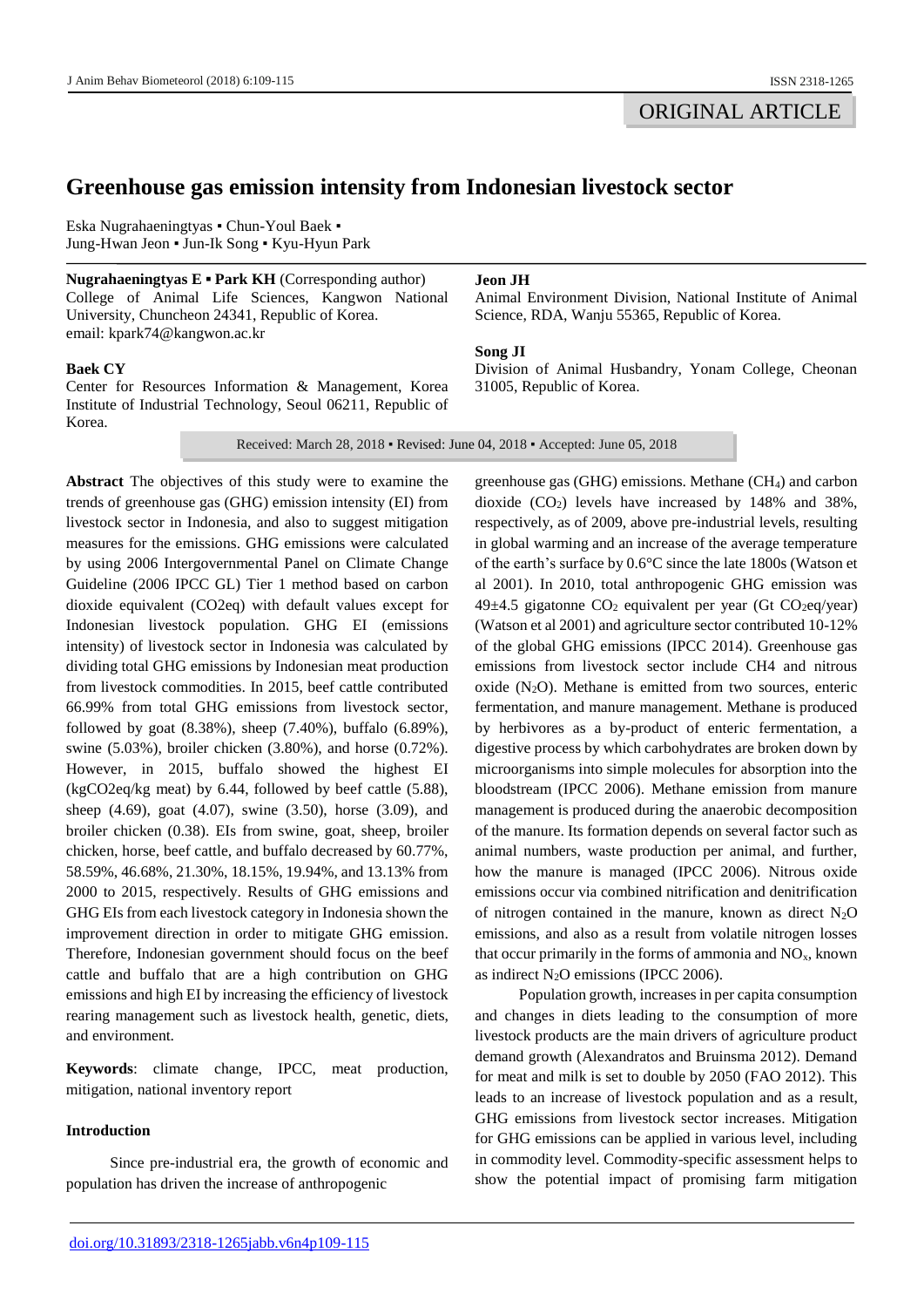measures when extrapolated to the whole industry (Verge et al 2009). One option for reducing GHG emissions from agriculture is to minimize the impact of various commodities on the environment (Verge et al 2009). In the context of human food security, the most relevant measure is 'emissions intensity' which expresses the quantity of gases produced per animal for a unit of production. This measurement most accurately reflects the management, feeding and manure systems of livestock in developing countries and the effects of given mitigation practices (Gerber et al 2013).

Indonesia's agriculture contributed 5% of national GHG emissions, with the emissions from enteric fermentation and manure management was counted for 18.14% and 2.57% of agricultural contribution in 2001 (MoE 2013). The meat consumption in Indonesia increased by 51.9% from 4.2 kg/capita/year in 2009 to 6.4 kg/capita/year in 2015 (MoA 2013; MoA 2016). The increase of meat consumption drove the increase of livestock population to fill the national meet demand. In 2015, total livestock population in Indonesia increased by 40.08% than the population in 2000 (MoA 2001; MoA 2016). The largest population of livestock in Indonesia is chickens, followed by duck, goat, sheep, beef cattle, swine, buffalo, dairy cattle, and horse.

Therefore, this study was conducted to examine the trends of the emission intensities of livestock commodities in Indonesia and to suggest the mitigation measures for the emissions. The GHG emissions include CH<sub>4</sub> emissions from enteric fermentation and manure management, also  $N_2O$ emissions from manure management.

## **Materials and Methods**

Data from Statistic on Livestock (MoA 2001; MoA 2006), Statistic of Livestock and Animal Health (MoA 2013; MoA 2016), and 2006 Intergovernmental Panel on Climate Change Guideline (2006 IPCC GL) Tier 1 method were used to calculate emissions from livestock in Indonesia. Although Tier 2 and Tier 3 methods are generally considered to be more accurate, they require a detailed information about livestock in the country which is not available in Indonesia. In 2006 IPCC GL the emissions from livestock sector consist of three sources: CH<sub>4</sub> from enteric fermentation, CH<sub>4</sub> from manure management, and N2O from manure management. The total emissions from livestock sector were calculated using total livestock population in Indonesia. For emission intensity, the emissions from the total number of slaughtered livestock (MoA 2011) were used. However, the number of slaughtered swine from the statistic showed unreasonable number because the carcass weight reached more than 100 kg when the meat production was divided by the number of slaughtered animals. Therefore, the number of slaughtered swine (Table 1) was calculated using equation from Livestock and Animal Health Data Collection Guideline (MoA 2011) below:

#### $Pt = Po + B - D - S - E + I$

where Pt is animal population in year t, Po is early population in year t or last population from year before t, B is birth of livestock in year t (Po times birth percentage), D is death of livestock in year t (Po times death percentage), S is slaughtered livestock, E is exported livestock, and I is imported livestock.

The number of broiler chicken in 2000 was included in the poultry population, so that, the number of population in 2000 was calculated using the percentage of broiler chicken in 2005 (67.3% of total poultry population). The livestock sector included in this study was the meat-producing commodity (beef cattle, buffalo, sheep, goat, swine, horse, and broiler chicken). Other commodities such as dairy cattle, native chicken, layer chicken, and duck were not included because these commodities are considered to be the dual-purpose commodity, producing meat, milk, and/or egg.

Methane emissions from enteric fermentation were calculated by multiplying the number of livestock with the CH<sup>4</sup> emission factor (EF) for enteric fermentation from 2006 IPCC GL for each livestock category. Default EFs based on the regional characteristic in Asia were applied for dairy and beef cattle, default EFs for other livestock were based on developing countries characteristic. For  $CH<sub>4</sub>$  from manure management, the equation to estimate CH<sup>4</sup> emissions from manure management was the result of multiplication of the number of animals with CH<sup>4</sup> EF for manure management from 2006 IPCC GL for each livestock category. Default EFs based on the regional characteristic in Asia with annual temperature 26°C from were applied for beef cattle, swine, and buffalo. Default EFs for other livestock were based on developing countries characteristic.

Even though N2O emissions consist of direct and indirect emissions, in this study, only direct emission was calculated for the emissions from the livestock sector. The equation to calculate  $N_2O$  emissions was:

$$
N_2O_{\text{DMM}} = \left[\sum_{S} \left[\sum_{T} N_{(T)} \bullet N_{ex(T)} \bullet MS_{(T,S)}\right] \bullet EF_{3S}\right] \bullet \frac{44}{28}
$$

where  $N_2O_{\text{DMM}}$  is direct  $N_2O$  emissions from manure management in the country (kg N<sub>2</sub>O/year), N<sub>(T)</sub> is number of head of livestock species per category T in the country,  $N_{ex(T)}$ is annual average N excretion per head of species per category T in the country (kg N/animal/year),  $MS_{(T,S)}$  is fraction of total annual nitrogen excretion for each livestock species per category T that is managed in the manure management system S in the country,  $EF_{(3S)}$  is emission factor for direct N<sub>2</sub>O emissions from manure management system S in the country (kg N<sub>2</sub>O-N/kg N). Default  $N_{ex(T)}$ , MS<sub>(T,S)</sub>, and EF<sub>(3S)</sub> from 2006 IPCC GL were used to estimate  $N_2O$  emissions.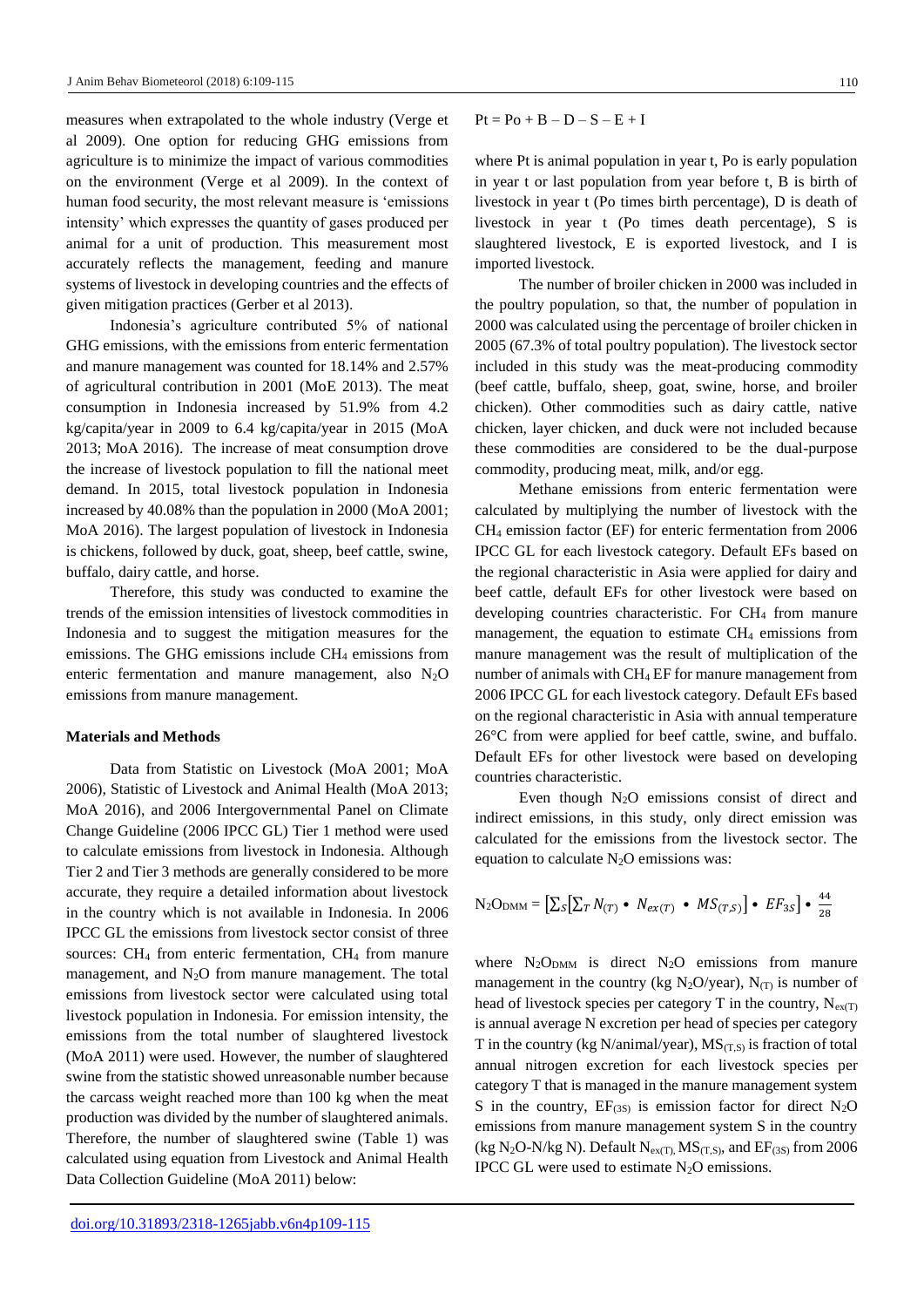Emission intensity represents the amount of emissions by livestock per production unit. In this study, emission intensity was based on the emissions from enteric fermentation and manure management, per meat production unit. Meat production data were obtained from Statistic on Livestock (MoA 2001; MoA 2006) and Statistic of Livestock and Animal Health (MoA 2013; MoA 2016). Meat production is defined as the carcass resulting from livestock slaughtered plus edible offal during a certain period and in a certain region (MoA 2011). The emissions for emission intensity calculation were based on the emissions from the number of slaughtered livestock in Indonesia (beef cattle, buffalo, sheep, goat, swine, broiler chicken, horse). Hereafter, the emissions were divided by the meat production from each livestock category. The use of meat production in emission intensity measurement can reflect the management, feeding and manure systems of livestock.

| <b>Table 1</b> Calculation for the number of livestock slaughtered for swine. |                                                                                                                                                                                                                                |       |                 |         |                 |                                       |                        |                                |              |  |
|-------------------------------------------------------------------------------|--------------------------------------------------------------------------------------------------------------------------------------------------------------------------------------------------------------------------------|-------|-----------------|---------|-----------------|---------------------------------------|------------------------|--------------------------------|--------------|--|
| Year                                                                          | Po<br>(heads)                                                                                                                                                                                                                  | $%B*$ | R<br>(heads)    | % $D^*$ | D<br>(heads)    | Е<br>(heads)                          | (heads)                | Pr<br>(heads)                  | S<br>(heads) |  |
| 2000                                                                          | 7,041,820 <sup>b</sup>                                                                                                                                                                                                         |       | 95.12 6,698,179 |         | 19.59 1.379.493 | 443.322 <sup>b</sup>                  | $227.263^{\rm b}$      | 5,356,834                      | 6.787.614    |  |
| 2005                                                                          | 5.980.148 <sup>c</sup>                                                                                                                                                                                                         |       | 95.12 5.688.317 |         |                 | $19.59$ 1,171,511 1,145,434° 239,341° |                        | 6,800,698                      | 2.790.163    |  |
| 2010                                                                          | $6,975,000$ <sup>d</sup>                                                                                                                                                                                                       |       | 95.12 6.634.620 |         | 19.59 1.366.403 | $226.533$ <sup>d</sup>                |                        | 219.694 <sup>d</sup> 7.477.000 | 4,759,379    |  |
| 2015                                                                          | 7.694.000e                                                                                                                                                                                                                     |       | 95.12 7,318,533 |         | 19.59 1.507.255 | $486.541$ <sup>e</sup>                | $202.971$ <sup>e</sup> | 7.808.087                      | 5,413,621    |  |
|                                                                               | $0.0012, 0.0012, 0.011, 0.011, 0.001, 0.001, 0.011, 0.011, 0.011, 0.012, 0.012, 0.017, 0.017, 0.011, 0.011, 0.011, 0.011, 0.011, 0.011, 0.011, 0.011, 0.011, 0.011, 0.011, 0.011, 0.011, 0.011, 0.011, 0.011, 0.011, 0.011, 0$ |       |                 |         |                 |                                       |                        |                                |              |  |

Source: Department of Agriculture (2001; 2006), Ministry of Agriculture (2013; 2016); \*Based on the survey of livestock household 2008 by BPS-Statistic Indonesia and Directorate General of Livestock Services Ministry of Agriculture, 2016.

# **Results and Discussion**

The highest emitter of GHG emissions from livestock sector in 2015 was beef cattle (Figure 1). Beef cattle was the highest emitter (66.99% of total GHG emissions from livestock sector in Indonesia) in 2015, followed by goat (8.38%), sheep (7.40%), buffalo (6.89%), swine (5.03%), broiler chicken (3.80%), and horse (0.72%). This high share of GHG emissions was caused by the high EF in CH4 from

enteric fermentation due to high conversion from feed energy to methane, CH4 from manure management due to the high volatile solids (VS), and also high nitrogen excretion  $(N_{ex})$  due to the coarse feed. The biggest increase from  $CH_4$  emissions from developing countries is usually associated with the expansion of beef and dairy cattle production in these countries (Caro et al 2014).



 **Figure 1** Greenhouse gas emission from livestock sector in Indonesia from year 2000 to 2015.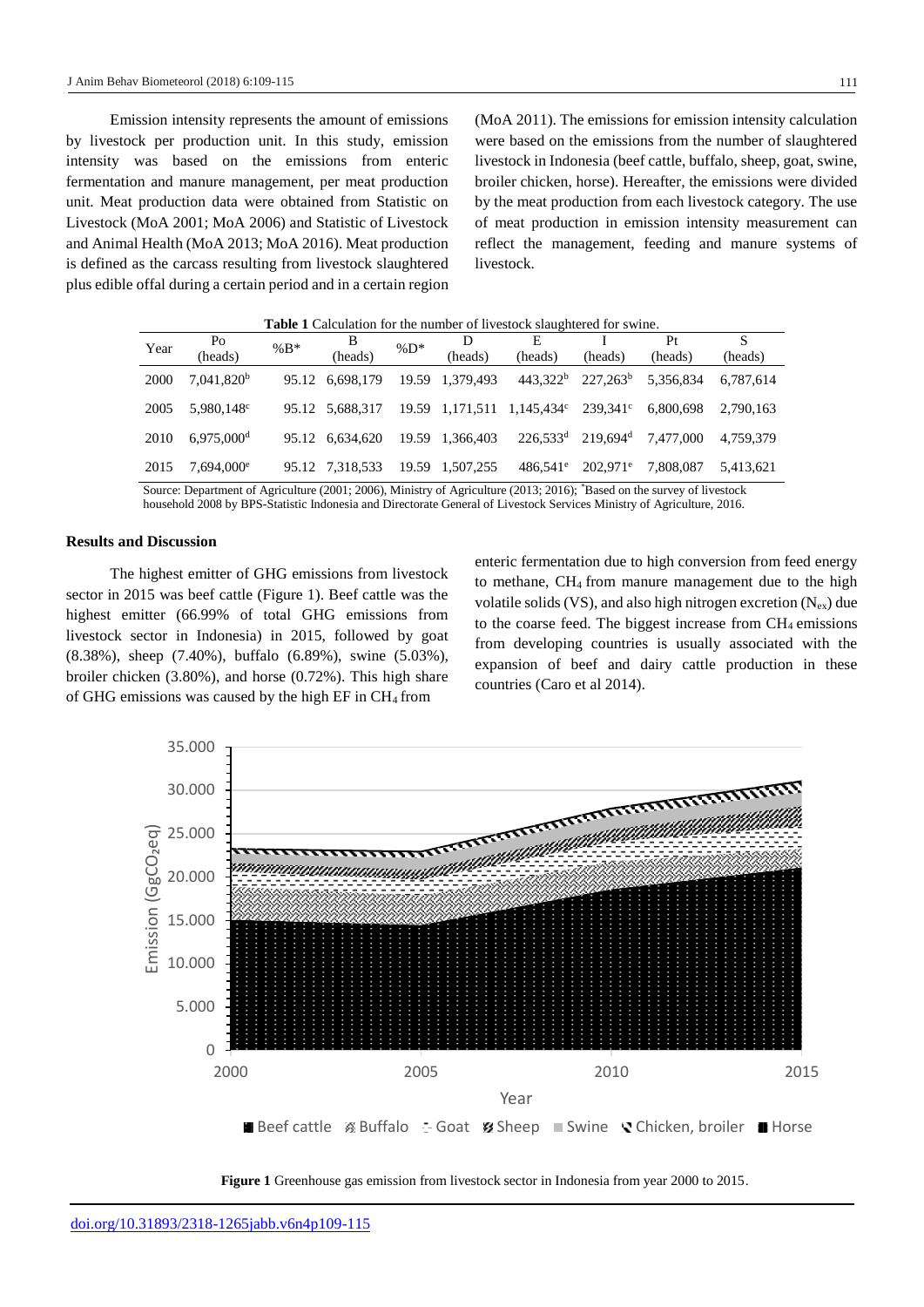High emission intensities were shown by ruminants, such as buffalo, beef cattle, sheep, and goat (Figure 2). In 2015, emission intensities (kgCO<sub>2</sub>eq/kg meat) in buffalo, beef cattle, sheep, and goat were 6.44, 5.88, 4.69, and 4.07, respectively. Emission intensities of other livestock such as swine and horse were 3.50 and 3.09, respectively. High emission intensity is usually caused by the low productivity in each commodity compared to the emission. Low productivity is highly related to the management practices. In Indonesia, ruminants, mainly buffalo and big cattle, are mostly raised by small-scale farmers, often with 1-2 buffaloes (Triwulaningsih and Praharani 2018) or 2-3 cattle (Priyanti et al 2012) per household. Also, traditionally, farmers in Indonesia raise the livestock as for-profit and workforce in the field. Buffaloes are raised as draught power animal, food supplies and source of manure, ritual ceremony animal, especially in North Sumatra and South Sulawesi and some other regions in Indonesia.

Farmers raise buffalo for draught power and profit, so that the old buffalo are culled and slaughtered (Triwulaningsih and Praharani 2018). The feed for the draft animal in the rural farming system is relied on mixed-crop farming system, where practically buffalo are grazed on marginal lands such as rice buds, highway shoulder, scrub forest, as well as utilizing crop wastes such as rice straws (Triwulaningsih and Praharani 2018). Similar to buffalo, small-scale cattle production is well integrated with intensive crop production, consequently, crop residues and by-products are a major source of cattle feed, while cattle still provide draught power and manure for cropping (Priyanti et al 2012). High GHG emission intensities are driven by low animal productivity across large areas of arid lands, the use of low-quality feeds, feed scarcity, and animals with low productive potential that are often used for draft power and to manage household risk, as well as for production (Herrero et al 2016).



**Figure 2** The trends of GHG emission intensity from year 2000 to 2015 based on meat production from slaughtered livestock in Indonesia.

On the other hand, the lowest emission intensity were shown by broiler chicken with  $0.38 \text{ kgCO}_2$ eq/kg meat. The low emission intensities in chicken was caused by the equality of the increased GHG emissions and the increased production. This indicates that the efficient production can result in the decline of emission intensity (Herrero et al 2013). Moreover, the production of swine and poultry is the most efficient (Herrero et al 2013) and the production of meat and eggs from monogastric has significantly lower emission intensities than milk and meat from ruminants. Low emission intensities are driven largely by the industrial pig and poultry sectors which consume high quality, balanced concentrate diets, and which tend to use animals of high genetic potential (Herrero et al 2013). In the application of livestock industry, enzymes are widely added to feeds for pigs and poultry, and these have contributed with breeding to have substantial gains in feed conversion efficiency that have been achieved (Thornton 2017).

Overall, the emission intensities from livestock in Indonesia reduced from 2000 to 2015 (Figure 2). Swine, goat, sheep, broiler chicken, horse, beef cattle, and buffalo showed a reduction of emission intensity by 60.77%, 58.59%, 46.68%,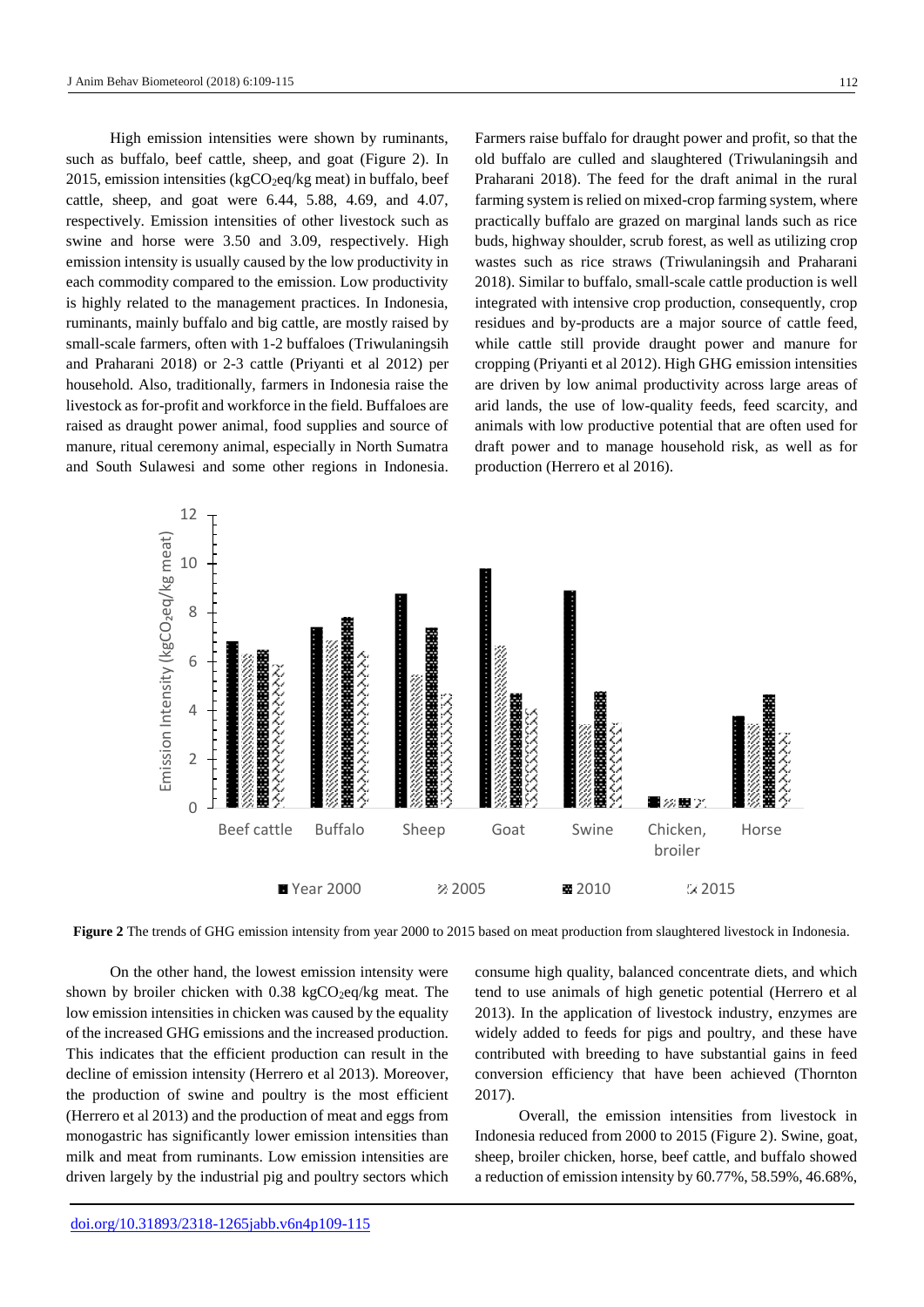21.30%, 18.15%, 19.94%, and 13.13%, respectively. The decrease of the emission intensity showed that the livestock management in Indonesia has become more efficient, resulting in better production. This is also shown by the increase of carcass weight per livestock category from 2000 to 2015 (Table 2).

|                |      | Total                 | Meat production            |                                   |                                   |  |
|----------------|------|-----------------------|----------------------------|-----------------------------------|-----------------------------------|--|
| Livestock      | Year | population<br>(heads) | Total slaughter<br>(heads) | Average<br>carcass weight<br>(kg) | Total meat<br>production (tonnes) |  |
|                | 2000 | 11,008,000            | 1,695,374                  | 200.5                             | 339,900                           |  |
| Beef cattle    | 2005 | 10,569,000            | 1,653,770                  | 216.9                             | 358,700                           |  |
|                | 2010 | 13,582,000            | 2,068,706                  | 211.0                             | 436,500                           |  |
|                | 2015 | 15,420,000            | 2,175,000                  | 233.0                             | 506,700                           |  |
|                | 2000 | 245,000               | 213,450                    | 215.0                             | 45,900                            |  |
| <b>Buffalo</b> | 2005 | 2,128,000             | 163,848                    | 232.5                             | 38,100                            |  |
|                | 2010 | 2,000,000             | 176,198                    | 203.7                             | 35,900                            |  |
|                | 2015 | 1,347,000             | 143,000                    | 247.6                             | 35,400                            |  |
|                | 2000 | 7,427,000             | 1,873,368                  | 24.0                              | 44,900                            |  |
|                | 2005 | 8,327,000             | 1,228,277                  | 38.5                              | 47,300                            |  |
| Sheep          | 2010 | 10,725,000            | 1,574,826                  | 28.5                              | 44,900                            |  |
|                | 2015 | 17,025,000            | 990,000                    | 44.9                              | 44,500                            |  |
|                | 2000 | 12,566,000            | 2,385,025                  | 14.0                              | 33,400                            |  |
|                | 2005 | 13,409,000            | 2,451,584                  | 20.6                              | 50,600                            |  |
| Goat           | 2010 | 16,620,000            | 2,354,542                  | 29.2                              | 68,800                            |  |
|                | 2015 | 19,013,000            | 1,919,000                  | 33.8                              | 64,900                            |  |
|                | 2000 | 5,357,000             | 1,459,214                  | 111.3                             | 162,400                           |  |
|                | 2005 | 6,801,000             | 1,646,482                  | 105.5                             | 173,700                           |  |
| Swine*         | 2010 | 7,477,000             | 1,563,353                  | 135.6                             | 212,000                           |  |
|                | 2015 | 7,808,000             | 2,033,000                  | 162.4                             | 330,200                           |  |
|                | 2000 | 5,357,000             | 6,787,614                  | 23.93                             | 162,400                           |  |
|                | 2005 | 6,801,000             | 2,790,163                  | 62.25                             | 173,700                           |  |
| Swine**        | 2010 | 7,477,000             | 4,759,379                  | 44.54                             | 212,000                           |  |
|                | 2015 | 7,808,000             | 5,413,621                  | 60.99                             | 330,200                           |  |
|                | 2000 | 530,874,000           | 530,874,000                | $\overline{1.0}$                  | 555,218                           |  |
| Chicken,       | 2005 | 811,189,000           | 811,189,000                | 1.3                               | 1,080,500                         |  |
| broiler***     | 2010 | 986,872,000           | 986,872,000                | 1.2                               | 1,214,300                         |  |
|                | 2015 | 1,528,329,000         | 1,528,329,000              | 1.3                               | 2,030,900                         |  |
|                | 2000 | 412,000               | 7,219                      | 138.5                             | 1,000                             |  |
|                | 2005 | 387,000               | 10,565                     | 151.4                             | 1,600                             |  |
| Horse          | 2010 | 419,000               | 17,790                     | 112.4                             | 2,000                             |  |
|                | 2015 | 430,000               | 13,000                     | 169.2                             | 2,200                             |  |

**Table 2** Livestock production in Indonesia from year 2000 to 2015.

Source: Department of Agriculture (2001; 2006), Ministry of Agriculture (2013; 2016) \*The number of slaughtered animals based on livestock statistic; \*\*The number of slaughtered animals based on calculation from Livestock and Animal Health Data Guideline 2011; \*\*\* Slaughtered population was considered as much as total population.

Several measures are needed in order to mitigate GHG emissions and maintain the efficiency of production. Indonesia, as a part of developing countries, tends to have low emission intensities from the developed country due to high emissions from livestock, low productivity, and a large number of animals. Conversely, the developed countries have high absolute emissions. Those countries, however, have improved livestock diets, genetics, health, and management practices (Herrero et al 2013) so that the emission intensity is low. Several options such as improving the genetic potential

of animal for production, reproductive performance, health and live weight gain rates are among the most effective approaches for reducing GHG emissions per unit of product (Cottle et al 2011) while reducing the age of slaughter by increasing live weight gain rates significantly decreases GHG emissions per unit product in beef and other meat production systems (Zervas and Tsiplakou 2012). Another important mitigation option for livestock in developing countries, especially in ruminants, is the utilization of forages with high digestibility. When the digestibility of forages increases,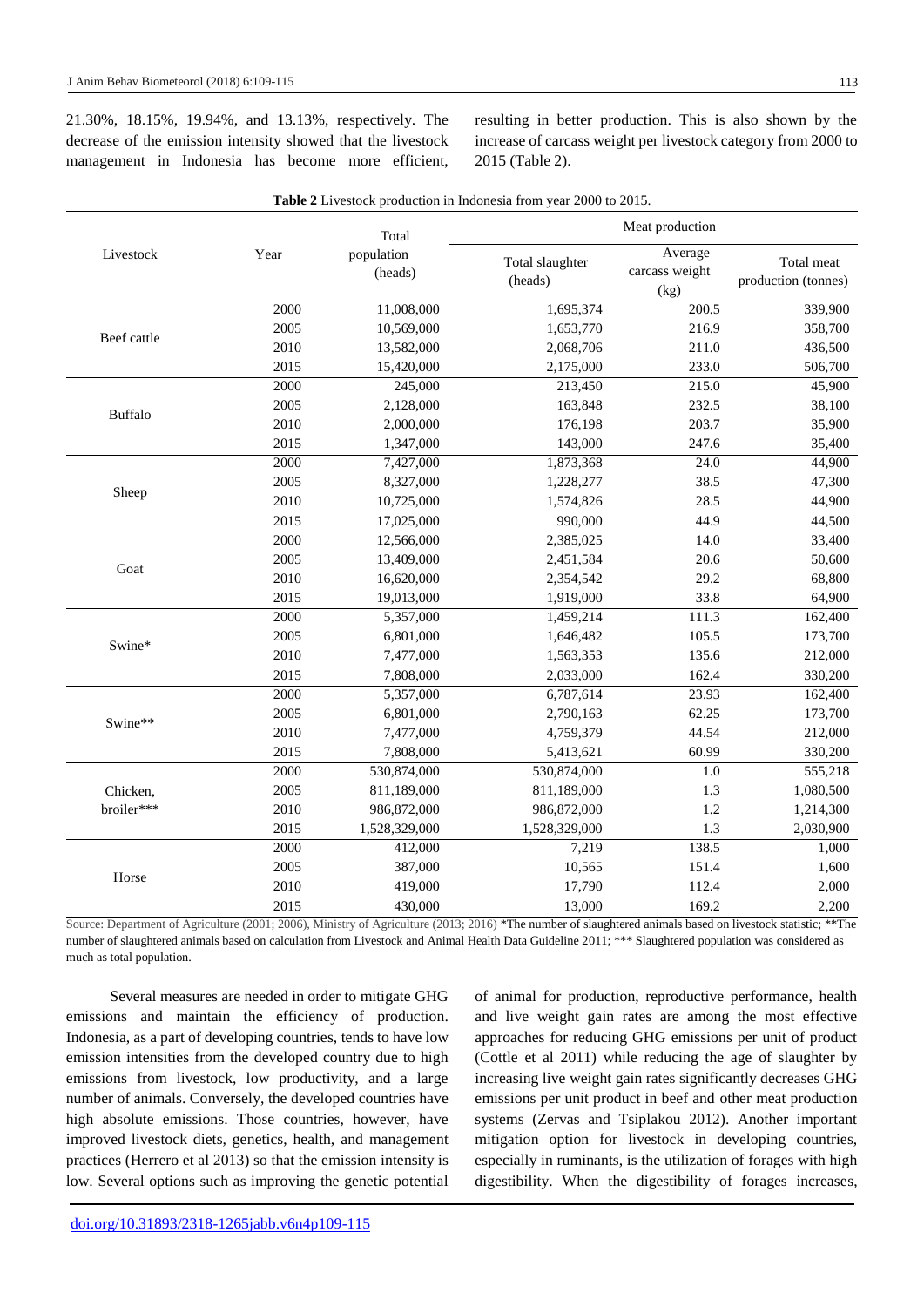conversion of feed energy to methane in enteric fermentation and manure excretion are reduced, and consequently the emissions of CH<sub>4</sub> and N<sub>2</sub>O decreases (Forabosco et al 2017). Also, efficient and controlled manure management can be the mitigation strategies to lower the emission and then lower the emission intensity. In developing countries, just applying simple techniques such as piling, compacting, and covering the manure have positive effects on reducing the emissions and nutrient losses (Forabosco et al 2017).

#### **Conclusions**

In 2015, beef cattle was the highest contributor of total GHG emissions from livestock sector in Indonesian, meanwhile buffalo and broiler chicken had the highest and the lowest emission intensity, respectively. Moreover, the emission intensities from livestock sector in Indonesia showed a reduction from the year 2000 to 2015 and the highest reduction of emission intensity was showed by swine. The cause of the reduction was the intensification of the livestock industry and better management of livestock industry in Indonesia. Better management practices were also reflected by the increase of carcass weight per livestock category. However, the number of slaughtered swine should be reviewed in advance since the number from Indonesian Livestock Statistic was quite unreasonable. In the future, Indonesia is suggested to focus on better management of the ruminants, either large or small ruminants to increase the productivity. The concern of management practices, health, genetic, and diets may improve the productivity of livestock, while the proper manure management will help lower the emissions from livestock and help reduce the emission intensity from the livestock sector.

#### **Acknowledgements**

This work was carried out with the support of "Cooperative Research Program for Agriculture Science & Technology Development (Project No. PJ01077601)", Rural Development Administration, Republic of Korea.

#### **References**

Alexandratos N, Bruinsma J. (2012) World agriculture towards 2030/2050: the 2012 revision. ESA Working paper. FAO. 12(3).

Caro D, Davis SJ, Bastianomi S, Caldeira K. (2014) Global and regional trends in greenhouse gas emissions from livestock. Climatic Change 12:203-216.

Cottle DJ, Nolan JV, Wiedemann SG. (2011) Ruminant enteric methane mitigation: a review. Animal Production Science 51:491- 514.

FAO (2018) Global Agriculture towards 2050. FAO http://www.fao.org/fileadmin/templates/wsfs/docs/Issues\_papers/H LEF2050\_Global\_Agriculture.pdf. (Accessed 02 Mar 2018)

Forabosco F, Chitchyan Zn, Mantovani R. (2017) Methane, nitrous oxide emissions, and mitigation strategies for livestock in developing countries: A review. *South African* Journal of Animal Science 47: 268-280.

Herrero M., Henderson B, Havlík P, Thornton PK, Conant RT, Smith P, Butterbach-Bahl K. (2016) Greenhouse gas mitigation potentials in the livestock sector. Nature Climate Change 6, 452.

Herrero M, Havlík P, Valin H, Notenbaert A, Rufino MC, Thornton PK, Obersteiner M (2013) Biomass use, production, feed efficiencies, and greenhouse gas emissions from global livestock systems. Proceedings of the National Academy of Sciences 110:20888-20893.

Gerber PJ, Henderson B, Makkar, HP, (2013) Mitigation of greenhouse gas emissions in livestock production. A review of technical options for non-CO<sub>2</sub> emissions. FAO.

IPCC (2014) Climate Change 2014: Mitigation of Climate Change. Contribution of Working Group III to the Fifth Assessment Report of the Intergovernmental Panel on Climate Change. Cambridge, United Kingdom and New York, USA: Cambridge University Press.

IPCC (2006) IPCC Guidelines for national greenhouse gas inventories. Prepared by the national greenhouse gas inventories programme, Eggleston HS, Buendia L. Publicado por: IGES, Japan.

MoE (Ministry of Environment) (2010) Indonesia second national communication under the United Nations Framework Convention on Climate Change. Jakarta: Indonesian Ministry of Environment.

MoA (Ministry of Agriculture) (2013) Livestock and animal health statistic. Jakarta: Directorate General of Livestock and Animal Health, Indonesian Ministry of Agriculture.

MoA (Ministry of Agriculture) (2016) Livestock and animal health statistic. Jakarta: Directorate General of Livestock and Animal Health, Indonesian Ministry of Agriculture.

MoA (Ministry of Agriculture) (2001) Department of Agriculture. Livestock Statistic. Jakarta: Directorate General of Livestock and Animal Health, Indonesian Ministry of Agriculture.

MoA (Ministry of Agriculture) (2006) Department of Agriculture. Livestock Statistic. Jakarta: Directorate General of Livestock and Animal Health, Indonesian Ministry of Agriculture.

MoA (Ministry of Agriculture) (2011) Pedoman pengumpulan data peternakan dan kesehatan hewan tahun 2011. Jakarta: Directorate General of Livestock and Animal Health, Indonesian Ministry of Agriculture.

Priyanti A, Hanifah VW, Mahendri IGAP, Cahyadi F, Cramb RA (2012) Small-scale beef cattle production in East Java, Indonesia. In Proceedings of the Australian Agricultural and Resource Economics Society annual conference' (AARES: Fremantle, WA).

Triwulaningsih E, Praharani L (2018) Buffaloes in Indonesia. Indonesian Research Institute for Animal Production; http://peternakan.litbang.pertanian.go.id/fullteks/lokakarya/pbptkbo 06-10.pdf?secure=1 (Accessed 02 Mar 2018)

Thornton PK (2017) Livestock production: recent trends, future prospects. Philosophical Transaction of The Royal Society B 465:2853-2867.

Verge XPC, Dyer JA, Desjardins RL, Worth D (2009) Long-term trends in greenhouse gas emissions from the Canadian poultry industry. Journal of Applied Poulty Research 18:210-222.

Watson, Robert T. (ed.) (2001) Synthesis Report: Contribution of Working Groups I, II, and III to the Third Assessment Report of the